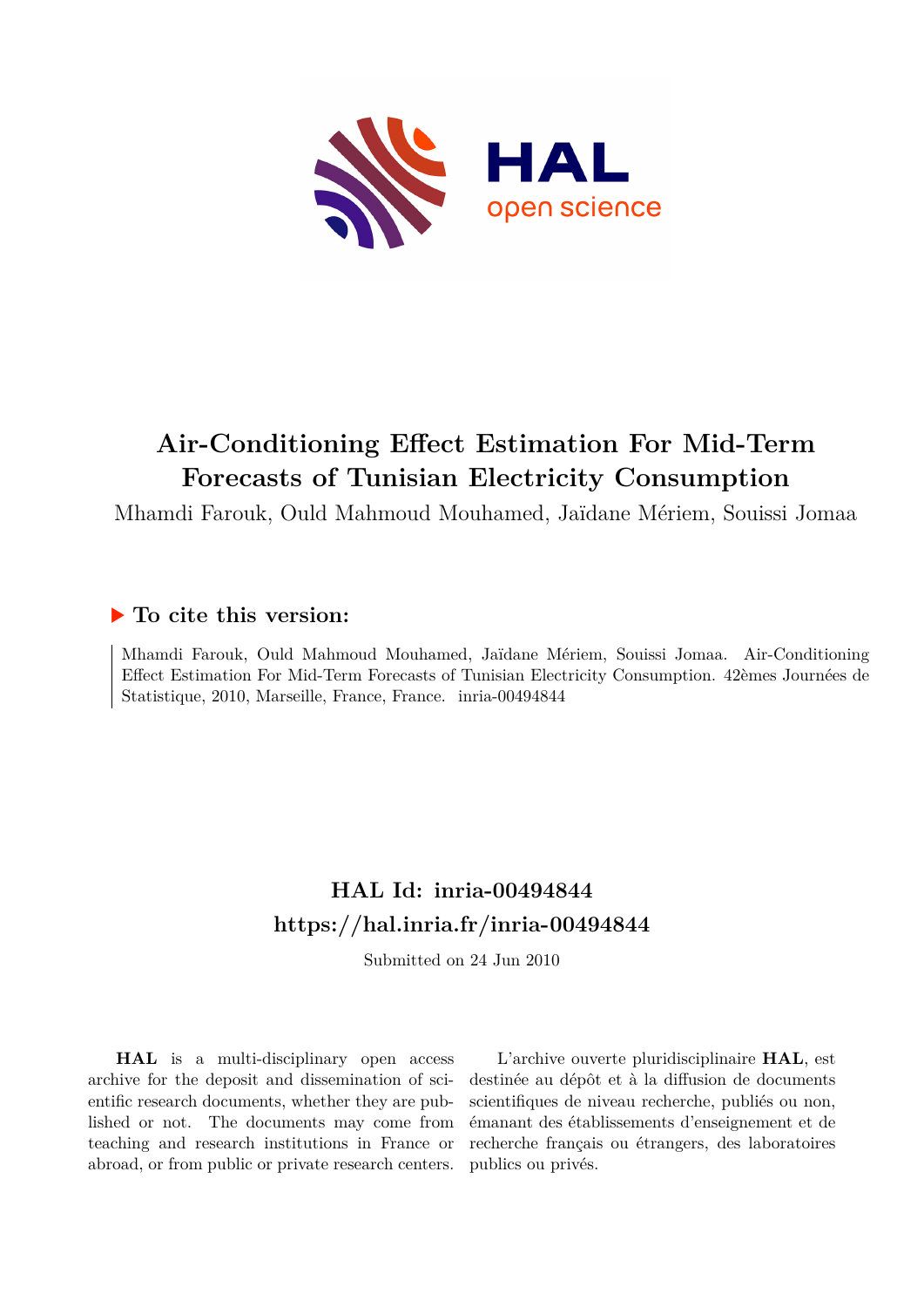#### Air-Conditioning Effect Estimation for Mid-Term Forecasts of Tunisian Electricity Consumption

Farouk Mhamdi<sup>1</sup>, Mouhamed Ould Mahmoud<sup>1</sup>, Mériem Jaïdane<sup>1</sup>, Jomaa Souissi<sup>2</sup>

 $<sup>1</sup>$  Signals and Systems Research Unit, Ecole Nationale d'Ingénieurs de Tunis</sup>

<sup>2</sup> Department of Studies and Planning of Tunisian Society of Electricity and Gas (STEG) Farouk.Mhamdi@enit.rnu.tn,meriem.jaidane@enit.rnu.tn

#### Résumé

Nous proposons, dans ce papier, un modèle de prévision tenant compte de l'effet de la climatisation sur la consommation d'électricité<sup>1</sup>. Cette modélisation a nécessité une analyse spécifique de l'élasticité de la consommation journalière par rapport à la température. Ainsi, l'étude de l'évolution de la part estimée liée à la température (chaud/froid), nous a permis, de prévoir l'évolution du parc d'appareils de climatisation. Ce résultat était particulièrement utile, dans la prévision à moyen terme surtout en absence d'une quantification directe du parc de climatiseurs.

Mots-clés : Principal : Ingénierie-industrie, secondaire : Econométrie

#### Abstract

Recently, the Tunisian electric load has shown qualitative and quantitative modifications. These changes are relating to the highly increase in the cooling and heating needs. Under this situation, mid-term load forecasting must take into account weather impact and especially the equipment rates increase on heating and cooling devices. In this paper, we propose a mid-term load modeling under lack of information about equipment rates. For this purpose, method for weather-sensitive load estimation, based on temperature consumption sensitivity analysis is presented.

Keywords: Principal: Engineering-industry, secondary: Econometrics.

### 1 Introduction

The electric power mid-term loads forecasting, such as the daily consumption and the annual daily peak values are essential to the operating and planning of utility company. However, the prediction of these electric variables is increasingly difficult, because of their dependence to the economic cycles and recently to the weather changes. Thus, due to the highly increase in air-conditioning load, univariate time series modeling becomes

<sup>&</sup>lt;sup>1</sup>This work was supported by 2005/2007 VRR (Projet de Valorisation des Résultats de Recherche du Ministère de la Recherche Scientifique de la Technologie) research project with Department of Studies and Planing of Tunisian Society of Electricity and Gas (STEG).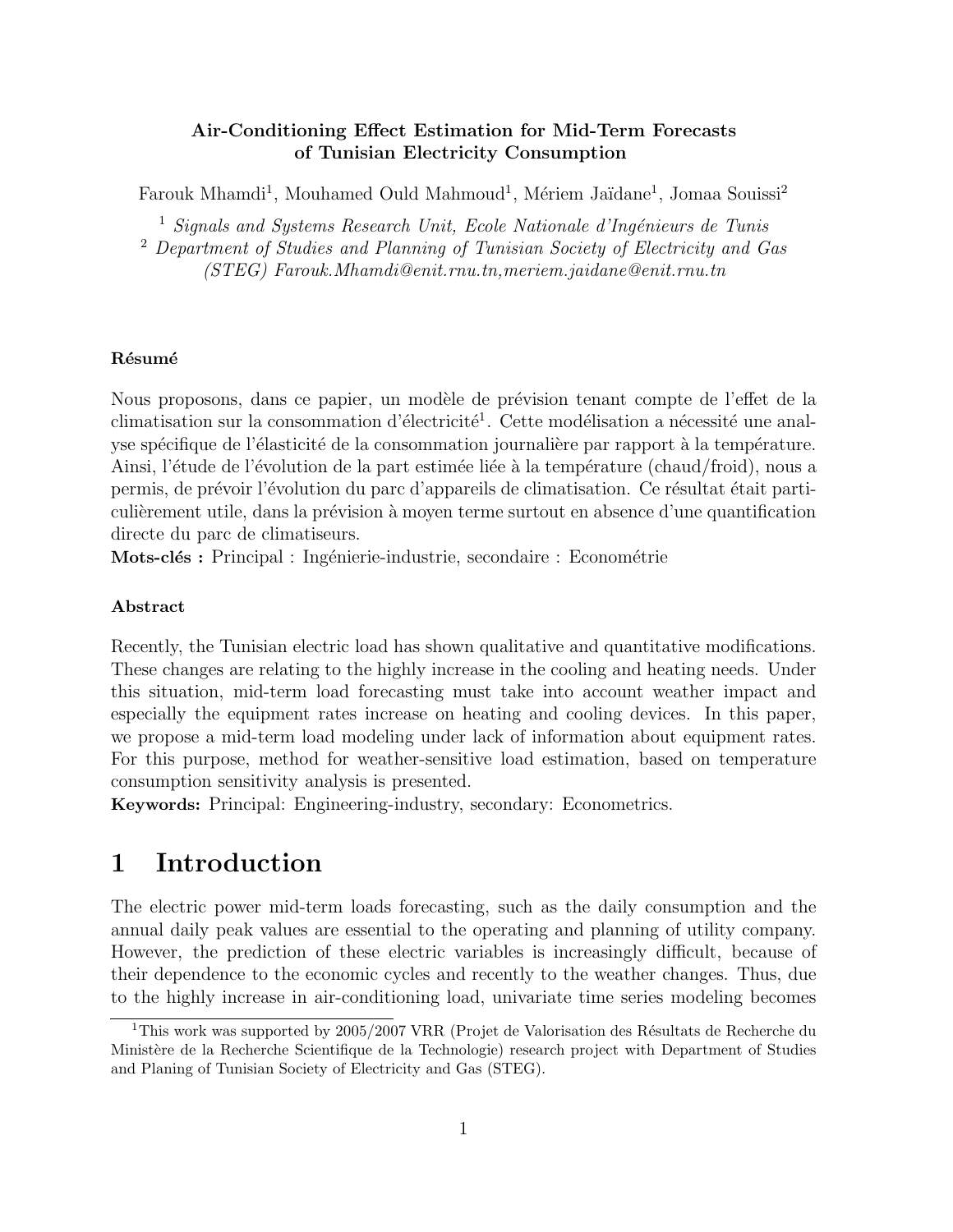insufficient. Indeed the field of low voltage represents 45% of the total Tunisian electricity consumption (the residential sector represents 68% of this class of consumers) and the use of central air conditioner units in the tourism sector which represents 12% of average level voltage consumption (47% of the global consumption). In this case, models which take account weather factors are suitable, e.g Mirasgedis et al. (2006), Ning Lu et al. (2010), Chen et al. (2001). Nevertheless, with the Tunisian electricity consumption context, models elaborating which take account weather factors is not a trivial task. The related difficulties are listed as follows:

- There are no consensus about how to estimate the evolution of weather impact on the daily electricity consumption. Indeed, prediction is being a complicated task because of the lack of immediately available useful information about the consumers's classes consumption structures and their equipment rates on heating and cooling devices
- Only available climatic time series are the minimum and maximum values of the observed Tunis area daily temperatures. Moreover, many studies have founded that the temperature is the most commonly used load predictors, e.g Hippert (2001), Valenzuela et al. (2002).

The mid-term forecasting model of the daily electric consumption is given by<sup>2</sup>:

$$
DE(a, i, j) = \frac{DE_a^f \times PJ(i, j) \times S(i)}{NJE(i)}
$$
\n(1)

where  $DE(a,i,j)$  is the power forecasted for the j day and the i week in the considered year a.  $DE_a^f$  represents the total consumption forecasted for the considered year a.  $PI(i,j)$ (resp.  $S(i)$ ) is daily (resp. weekly) power weights. NJE is the number of equivalent days. Since 2000, the Absolute Percentage Errors (APE) observed for the yearly peak load forecasting is being greater than 3% and reaches 6% in 2004. This result is related to qualitative and quantitative modification on load curve characteristics generated by the greater consumption of the air conditioning observed during last decade. A more complex load forecasting models which take account weather factors are then necessary even for mid-term forecasting.

The outline of the paper is as follows: Section 2, recalls the utility of the weather sensitive component analyzing. A short description of the proposed annual air conditioning share estimation method was also presented. The proposed mid-term load forecasting method is presented in Section 3.

### 2 Annual air-conditioning share estimation

Isolating electric air-conditioning share from the total aggregated electric consumption is a difficult task. e.g Contaxi (2004), Mirasgedis et al. (2006). We propose to make preprocessing of the daily electric consumption  $(DE_i)$  in order to extract the non sensitive

<sup>2</sup>This model is derived from the Model for Analysis of Energy Demand (MAED). The latter, was developed by the International Atomic Energy Agency (IAEA) and adapted to Tunisian electricity consumption context.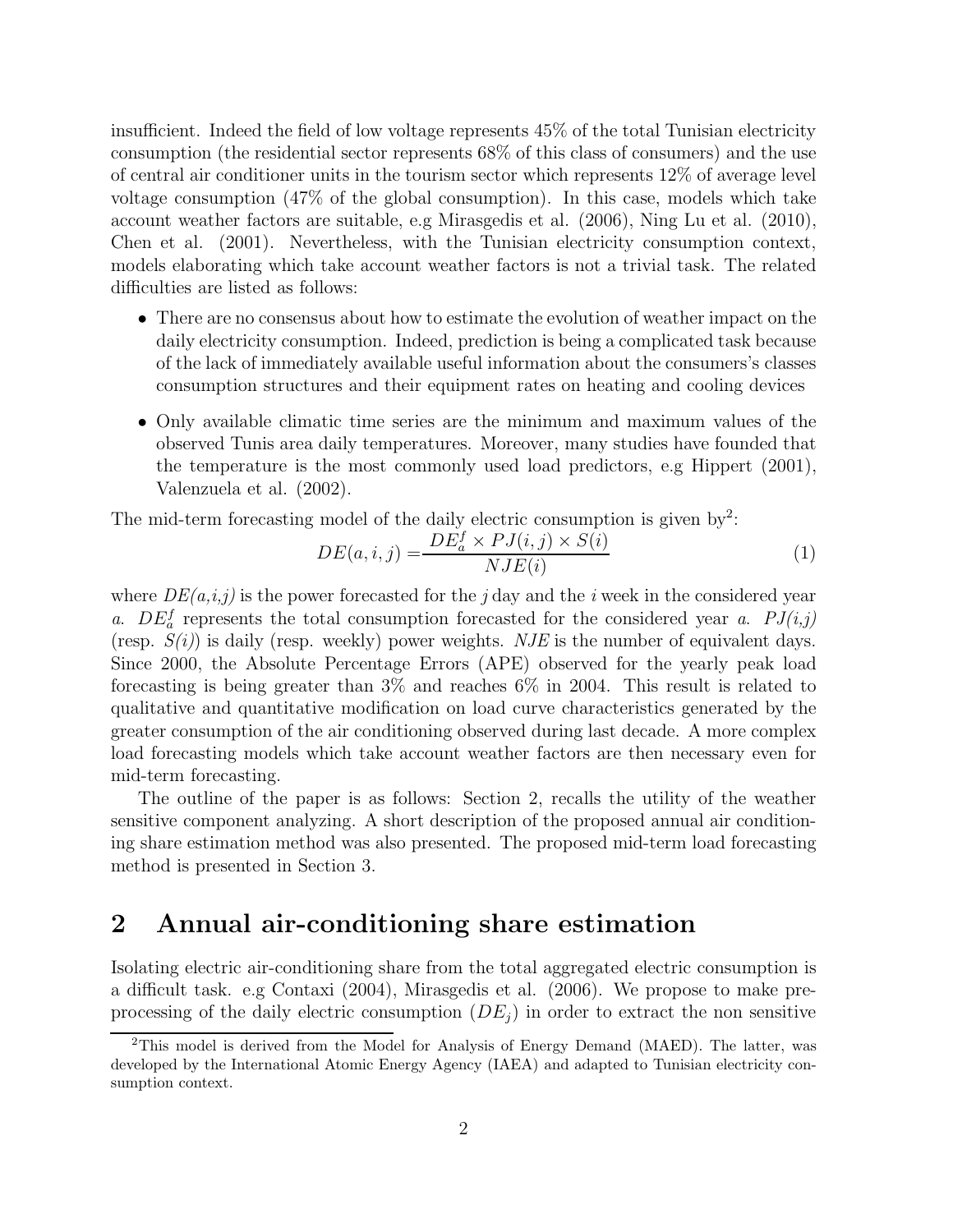electricity load component (holidays and industrial seasonality).

In Tunisia, high sensitivity with climatic changes is observed in the fields of low and average voltage consumptions composed primarily of tourism, residential and administration sectors. Based on this hypothesis, the preprocessed load component is given by:

$$
DE_j^* = DE_j - \sum_s \frac{DE_{s,m,j}}{NJE_m^s}.\tag{2}
$$

Where,  $DE_{s,m,j}$  is the monthly consumption of the sector  $s \in \{industry, \, \,agriculture, \, \, transport\}$ . Note that different numbers of equivalent day  $NJE_m^s$  for the m month related to the s sectors are evaluated.<sup>3</sup>



Figure 1: Daily electric load consumption 1995-2008 from STEG utility

The proposed annual air conditioning estimation is based on the analysis of the Tunisian daily corrected consumption  $DE_j^*$  with daily temperature indicator  $T_j$  elasticity analysis. Preliminary results established from the analysis of a weighted average temperature  $\left(\overline{T}\right) = \frac{\alpha T_{min} + \beta T_{max}}{\alpha + \beta}$  $\frac{n+\beta I_{max}}{\alpha+\beta}$  and consumption correlation shows that the more significant daily temperature indicator is obtained for  $\alpha = \beta = 1$ . In this case, The temperature consumption elasticity is defined as  $\frac{d(E(T_j))}{d(\overline{T}_j)}$ , where  $\widehat{E}(\overline{T}_j)$  is the non linear model fitting of the scatter diagram of the daily consumption  $DE_j^*$  versus average temperature  $\overline{T}_j$  (see Fig.2).

Generally, electric time series have known seasonal components (weekly, monthly). In addition, The Tunisian electric daily load consumption, recorded during the period 1995 to 2008, shows linear long-term trend component and high increasing asymmetric fluctuations (see  $Fig.1$ ). This means that the growth rates in high and low temperature intervals of cooling and heating needs are not the same which is due to the existence of other heating sources than electricity. We then differentiate the effects of high and low temperature  $(P_{HT}^a$  and  $P_{LT}^a$ ). The annual temperature effects estimation are :

<sup>&</sup>lt;sup>3</sup>Note that STEG does not has daily sectors electricity consumption (only monthly values are available) which have different sensitivity with the climatic changes, e.g Sailor (2001), Yang et al. (1996), Chico et al. (2005).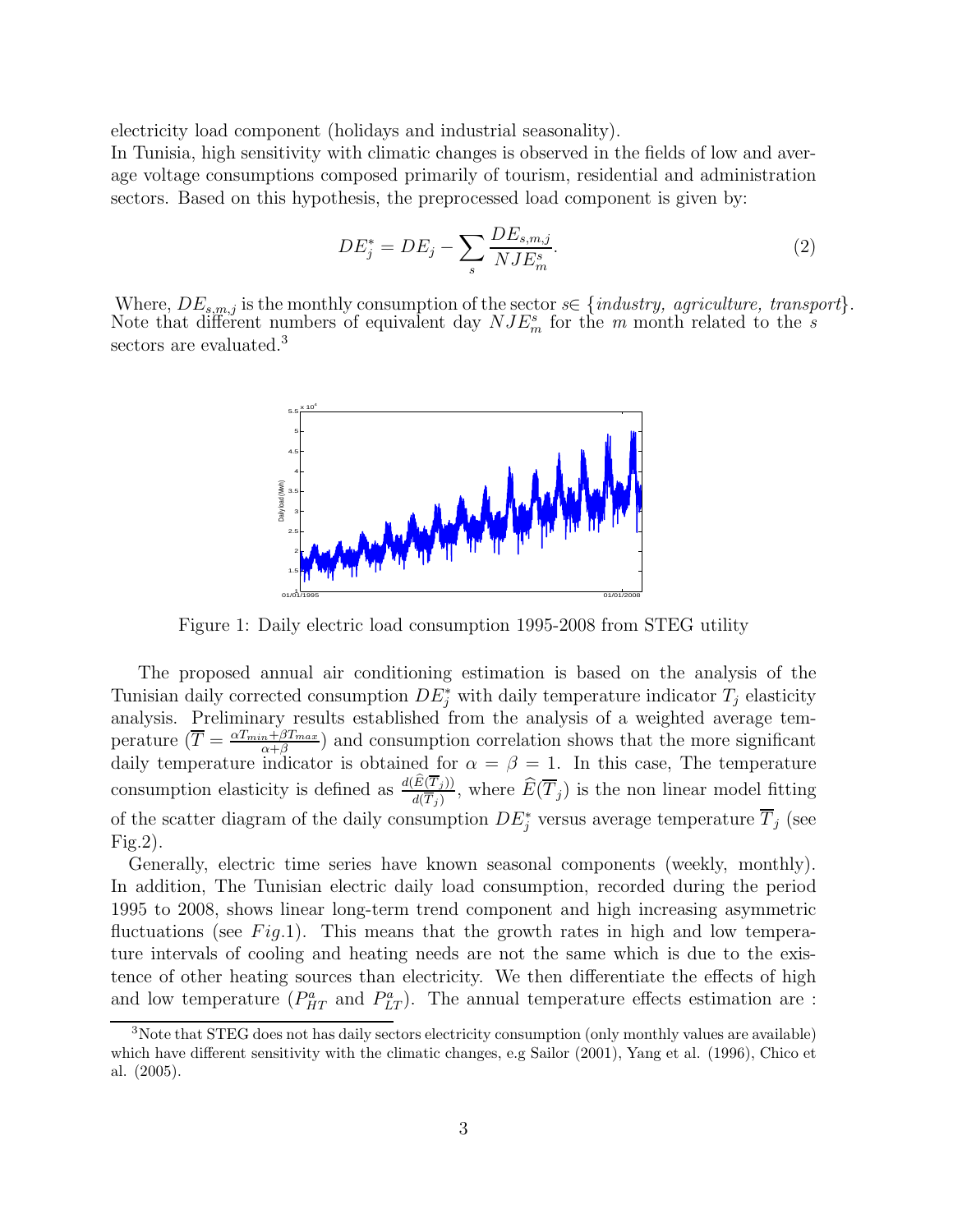

Figure 2: Scatter diagrams: (2.a) Normalized total daily consumption  $DE_i$  vs daily average temperature  $\overline{T}_j$ , (2.b) Normalized corrected daily consumption  $DE_j^*$  vs  $\overline{T}_j$ 

 $P_{LT}^a = \sum_{min}^{T_{ref}}$  $\sum_{r=1}^{T_{ref}} \eta_{\overline{T}_j} \times [\widehat{E}^a(\overline{T}_j) - \widehat{E}^a(T_{ref})]$  and  $P^a_{HT} = \sum_{T_{ref}}^{\max(T_j)} \eta_{\overline{T}_j} \times [\widehat{E}^a(\overline{T}_j) - \widehat{E}^a(T_{ref})]$ for high and low temperature (Fig.3). Where  $\eta_{\overline{T}_j}$  is the number of days where the observed average temperature is equal to  $T_j$ .  $T_{ref}$  is the reference temperature derived from the daily Tunisian consumption and daily average temperature elasticity analysis (Fig.2). Note that the reference temperature meaning is close to comfort temperature estimation. The study of the evolution of the

normalized temperature consumption share can gives information about the increase on the total equipment rate  $\rho_a^{HT} = \frac{P_{HT}^a}{CDD_a}$  and  $\rho_a^{LT} = \frac{P_{HT}^a}{HDD_a}$  of heating and cooling devices.



Figure 3: Estimated annual temperature sensitive electricity load components

### 3 Mid-term load forecasting

Statistical techniques such as regression are broadly used for mid-term load forecasting. These approaches usually require an additive model which decomposes the total load DE at different time scales (eq.3), on base load  $DE^b$  (which takes into account trend, day of the week, seasonal monthly component), special event component  $DE^s$  (related to calendar), completely random term  $DE^r$  and Weather sensitive load  $DE^w$ , e.g Mirasgedis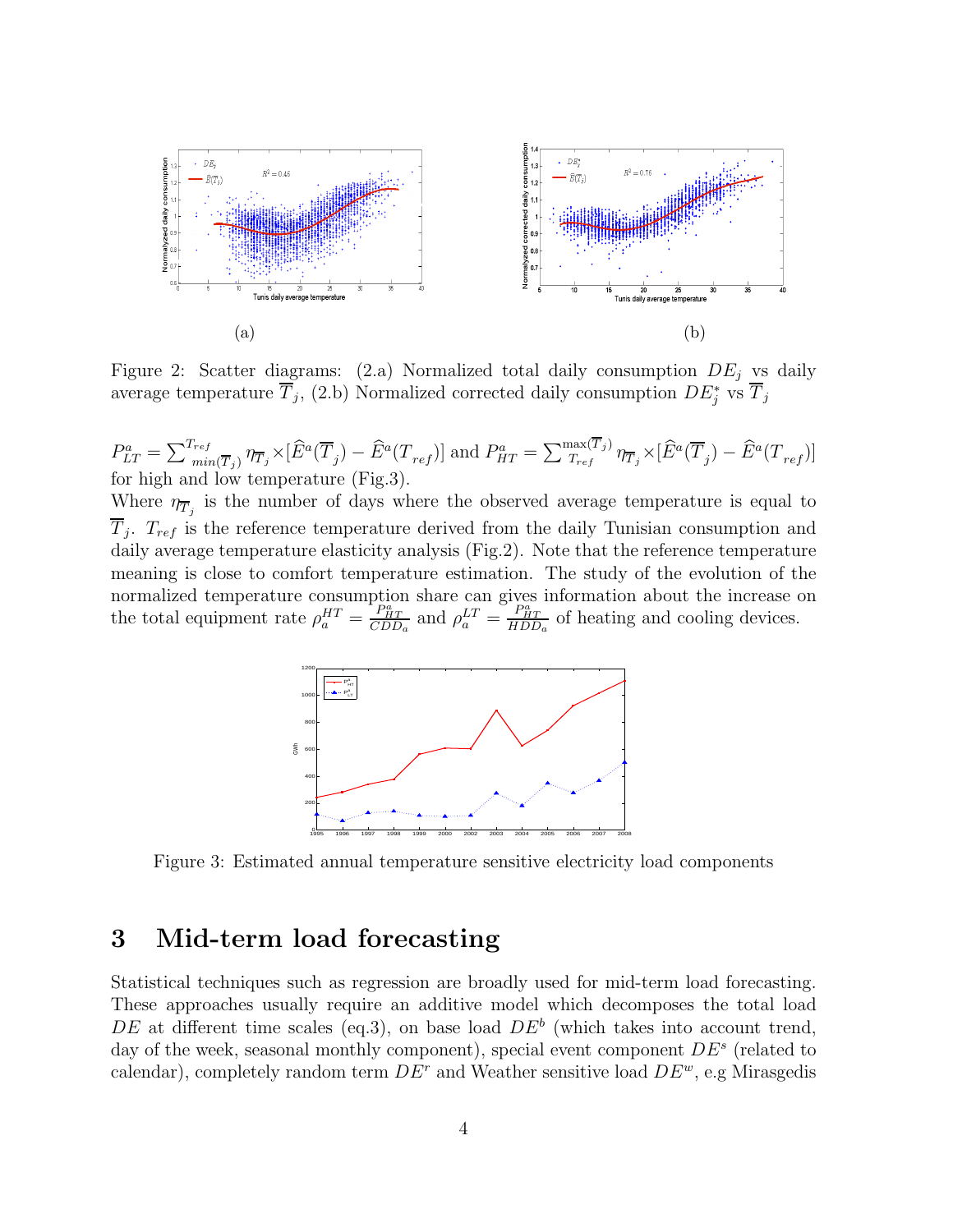et al. (2006), as follows:

$$
DE = DE^b + DE^s + DE^w + DE^r \tag{3}
$$

where equations of the components are:

$$
DE^{b} + DE^{s} = c + at + \sum_{i=1}^{6} \alpha_{i} 1_{\{j=i\}} + \sum_{k=1}^{11} \beta_{k} 1_{\{m=k\}} + \gamma 1_{\{j=JF\}} + \theta 1_{\{j=J_{RAM}\}} \tag{4}
$$

$$
DE_j^r = \sum_{j=1}^2 \alpha_i DE_{j-i}^r + \varepsilon_j \ \ ; \ \varepsilon_j \ \text{ is a white noise distributed error.} \tag{5}
$$

where c, a are trend coefficients.  $\sum_{i=1}^{6} \alpha_i 1_{\{j=i\}}$  and  $\sum_{k=1}^{11} \beta_k 1_{\{m=k\}}$  are dummies which represents, respectively, the seasonal weekly and seasonal annual load components.  $1_{\{j=JF\}}$ and  $1_{\{j=J_{RAM}\}}$  denote the particular consumption structure observed in holidays and Ramadan.

The proposed daily load forecasting method is based on multiple regression modeling which integrates two traditional explanatory variables reflecting temperature effects: the Cooling Degree Days  $CDD_i = max(0, (\overline{T}_i - T_{ref})$  and the Heating Degree Days  $HDD_i = max(0, (T_{ref} - T_i))$ , Mirasgedis et al. (2006), Sailor (2001), Contaxi (2004).

The introduction of climatic variables in forecasting models is not trivial for two reasons. The first is that it is difficult to extract nonlinear impact of temperature on load and memory effect characterizing the behavior of the consumers towards the variations of the temperature. The second is connected to the asymmetry of the impact of high and low temperatures: elasticity is different according to the zones of temperature and one observes, also a saturation phenomenon of the consumption with regard to the temperature. This phenomenon is observed in two branches relatives to cooling and heating devices and is due to the exhaustion of the air conditioning park.

A Particular care must be given to the impact of the level of saturation of heating or cooling devices, eg Sailor (2003). As a consequence, we propose to modify the expressions of the  $CDD_j$  and  $HDD_j$  as follows:  $CDD_j^{NL} = CDD_j \cdot \frac{E(T_j)}{\widehat{E}(T_{j+1})}$  $\frac{E(T_j)}{\widehat{E}(T_{ref})}$  and  $HDD_j^{NL}$  =  $CDD_j.\frac{E(T_j)}{\widehat{F}(T)}$  $\frac{E(T_f)}{\widehat{E}(T_{ref})}$ , which takes into account the nonlinear impact of temperature on load. As

results, based on the significatively test we have determined lags of the memory effect. Moreover, we integrate into the model forecasting of the logarithmic daily consumption  $log(DE_j)$ , the annual indicator of the increase usage of cooling and heating devices  $\rho_a^{HT}$ 

and  $\rho_a^{LT}$ . We assume the additive expression model given in eq.1 for  $log(DE_j)$  forecasting model.

$$
DE_j^w = \rho_a^{HT} \sum_{i=0}^2 \sigma_i CDD_{j-i}^{NL} + \rho_a^{LT} \sum_{i=0}^2 \mu_i HDD_{j-i}^{NL}
$$
 (6)

Then we were able to build a model of mid-term forecasting, by scenarios of daily consumption of electricity based on scenarios of weather evolution.